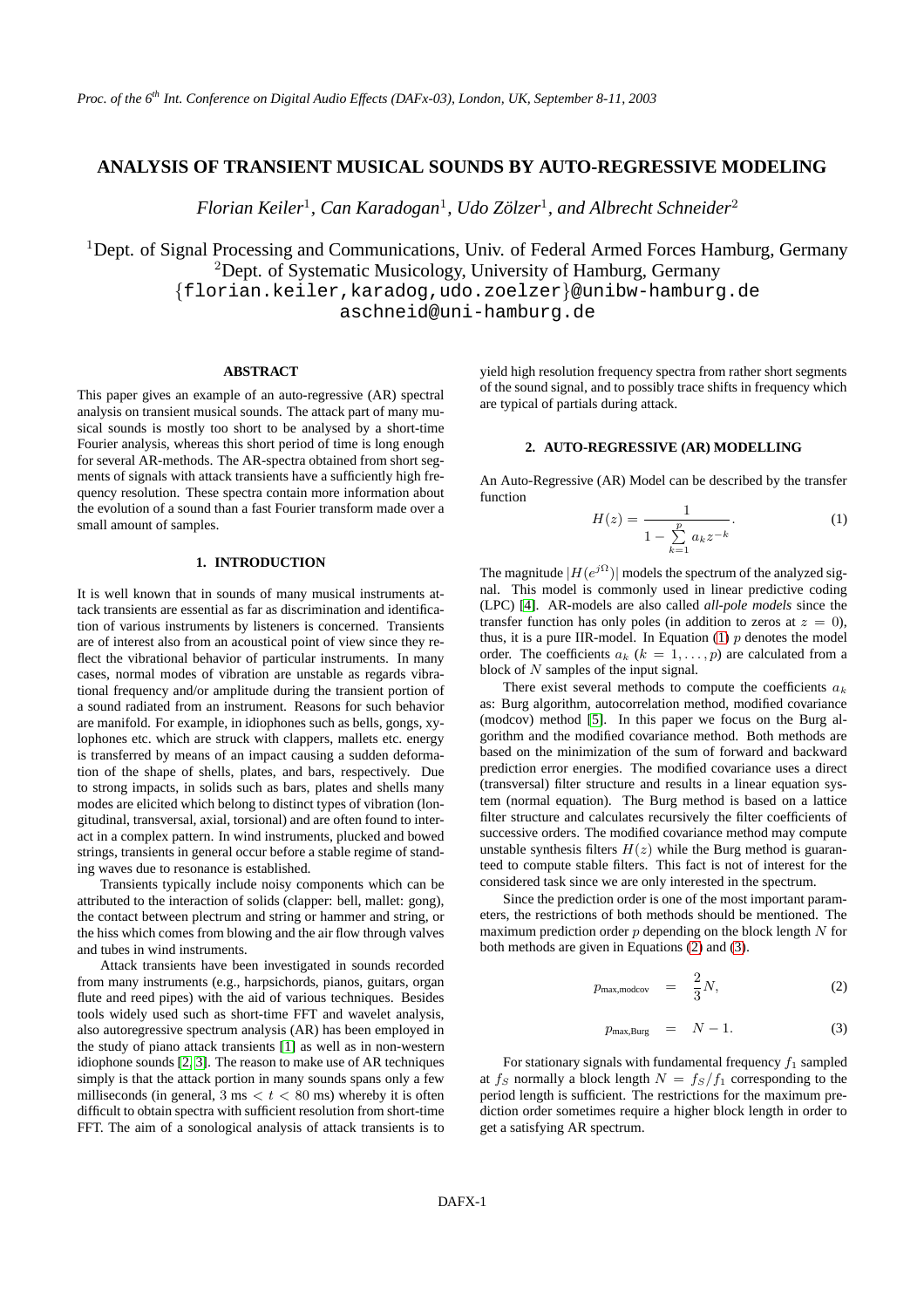*Proc. of the 6 th Int. Conference on Digital Audio Effects (DAFx-03), London, UK, September 8-11, 2003*

## **3. DERIVATIVE ALGORITHM**

In order to have a comparison with the FFT approach, the sounds are also analyzed with the derivative algorithm [\[6,](#page-3-5) [7\]](#page-3-6).This method computes the FFT of the input signal and a second FFT from the derivative of the input signal and results in improved values of frequency and amplitude of the peaks in the magnitude FFT spectrum. It provides a better detection of sinusoidal components.

The results in [\[6\]](#page-3-5) showed that the derivative FFT requires a certain frequency difference

$$
\Delta f = 2 \frac{fs}{N_{\text{FFT}}} \tag{4}
$$

between two frequency components to be able to detect them sep-arately<sup>[1](#page-1-0)</sup>, where  $f_S$  denotes the sampling frequency and  $N_{\text{FFT}}$  is the FFT block length. Table [1](#page-1-1) lists the frequency detection thresholds for different FFT block lengths at  $f<sub>S</sub> = 48$  kHz.

| $N_{\text{FFT}}$ (in samples)   1024   2048   4096 |      |                      |  |
|----------------------------------------------------|------|----------------------|--|
| $\Delta f$ in Hz.                                  | 93.7 | $146.8$ $\sqrt{234}$ |  |

<span id="page-1-1"></span>Table 1: Frequency detection thresholds of the derivative algorithm for different FFT block lengths at  $f<sub>S</sub> = 48$  kHz.

## **4. ANALYSIS**

In this section the AR methods are considered for some synthetic signals before we concentrate on the analysis of different natural sounds. All used sounds (synthetic and natural) are represented with a 16 bit resolution at the sampling frequency  $f<sub>S</sub> = 48$  kHz.

### **4.1. Synthetic Signals**

In order to understand the behavior of the AR models, a comparison between the Burg method and the modified covariance method with synthetic test signals is made.

#### *4.1.1. Stable Sinusoidal*

The first example is a pure sinusoid with a single frequency component at  $f_0 = 1000$  Hz. The period of the time-discrete signal is 48 samples. An analysis with both AR methods is made with the block length  $N = 50$  and the prediction order  $p = 10$ . Since one resonance frequency (formant) of the AR model spectral envelope requires two complex conjugate poles,  $p = 2$  would be sufficient for the analysis of the single sinusoidal. But the frequency spectra for  $p = 10$  $p = 10$  $p = 10$  are overestimated. Figure 1 shows the resulting AR spectra and pole planes with the Burg (top) and modcov (bottom) methods zoomed to the interesting region. In the pole planes the dotted line corresponds to the unit circle while the straight line points to the position of the used sine frequency. The Burg method results into two poles very close to 1000 Hz. The AR spectrum has therefore two peaks around 1000 Hz where only a single peak should be present. This effect is called *spectral line splitting* [\[5\]](#page-3-4). This effect cannot be seen at the frequency spectrum of the modified covariance method.



<span id="page-1-2"></span>Figure 1: *A zoom-in into the spectra and pole planes of the Burg and the modcov methods with*  $N = 50$  *and*  $p = 10$ *.* 

## *4.1.2. Vibrato Sinusoidal*

Another effect can be seen at the analysis of a synthetic vibrato signal with a center frequency of  $f_0 = 500$  Hz, a frequency depth of  $\Delta f = 50$  Hz and a vibrato frequency of 10 Hz. The multisegment spectra<sup>[2](#page-1-3)</sup> of the Burg method can be seen in Figure [2\(](#page-1-4)a). These spectra show a frequency shift over the vibrato character which is caused by the initial phase of the signal [\[5\]](#page-3-4). The detected peaks are shifted in terms of a sinusoidal function.



<span id="page-1-4"></span>Figure 2: A *zoom-in into the multisegment spectra with*  $N = 100$ *and*  $p = 2$  *for the Burg (a) and modcov (b) methods.* 

<span id="page-1-0"></span><sup>&</sup>lt;sup>1</sup>Although the frequency resolution is  $f_S/N_{\text{FFT}}$ , two local maxima in the FFT magnitude must have the distance  $\Delta f$ .

<span id="page-1-3"></span><sup>&</sup>lt;sup>2</sup>This is a diagram type showing subsequent frequency spectra plotted after another.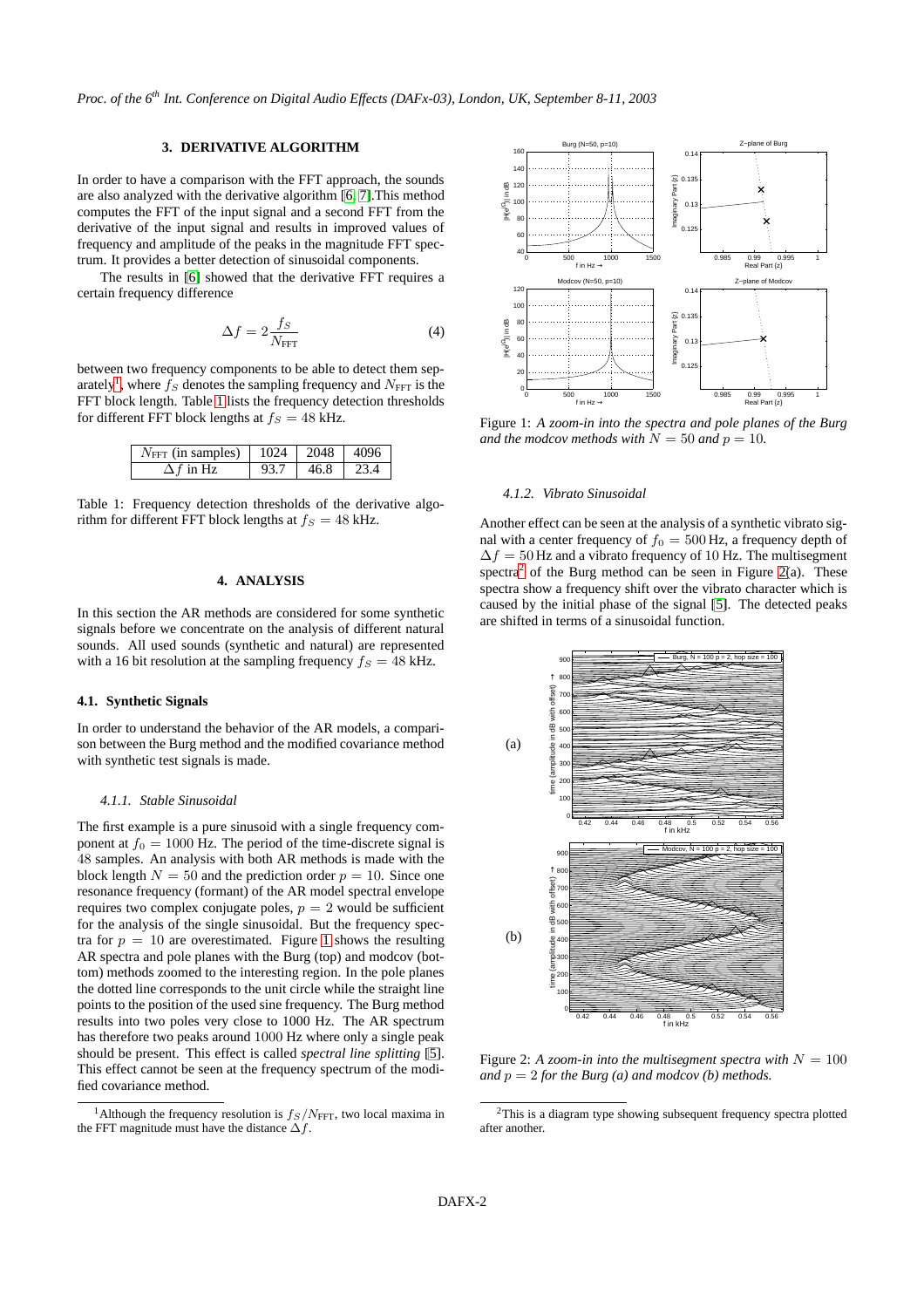This effect cannot be seen at the multisegment spectra of the modified covariance method depicted in Figure [2\(](#page-1-4)b). The method can track the frequency of the vibrato signal properly. Therefore, the modcov method is more suitable for analyzing natural sounds.

### **4.2. Natural Sounds**

### *4.2.1. A Carillon Bell From Ghent*

A bell sound recorded from one of the finest extant historical carillon bells (cast by Pieter Hemony in Ghent around 1660) will be analyzed first. The bell is the second largest in the Ghent carillon comprising 52 bells. The sound (48 kHz/16 bit) was recorded to DAT with a condenser microphone put at a distance of appr. 100 cm to the bell's rim. Figure [3](#page-2-0) shows the first 50 ms (2400 samples) of the time signal. The FFT spectrum calculated for the first 8192 samples from onset yields a pattern of partials which is typical for minor-third bells. The frequencies of the strongest partials up to 1.2 kHz which were obtained from estimation of spectral peaks by means of parabolic interpolation<sup>[3](#page-2-1)</sup> are listed in Table [2.](#page-2-2)



Figure 3: *The first* 50 *ms of the Ghent Bell time signal.*

<span id="page-2-0"></span>

| Partial no. $i$ | Freq. $f_i$ in Hz | Ampl. in dB | Ratio $f_i/f_1$ |
|-----------------|-------------------|-------------|-----------------|
| 1               | 106.89            | $-32.5$     | 1.0000          |
| $\overline{c}$  | 214.21            | $-31.1$     | 2.0040          |
| 3               | 255.60            | $-22.6$     | 2.3912          |
| $\overline{4}$  | 426.76            | $-22.6$     | 3.9925          |
| 5               | 481.74            | $-46.7$     | 4.5068          |
| 6               | 552.51            | $-32.4$     | 5.1689          |
| 7a              | 597.51            | $-43.7$     | 5.5899          |
| 7b              | 609.07            | $-47.3$     | 5.6981          |
| 8               | 639.61            | $-25.7$     | 5.9838          |
| 9               | 698.57            | $-45.8$     | 6.5354          |
| 10              | 732.71            | $-57.3$     | 6.8547          |
| 11              | 791.03            | $-51.8$     | 7.4004          |
| 12              | 884.29            | $-27.7$     | 8.2728          |
| 13              | 908.35            | $-54.8$     | 8.4979          |
| 14              | 927.27            | $-49.3$     | 8.6749          |
| 15a             | 971.90            | $-55.0$     | 9.0924          |
| 15 <sub>b</sub> | 980.45            | $-57.1$     | 9.1725          |
| 16              | 994.22            | $-59.1$     | 9.3012          |
| 17              | 1010.36           | $-50.8$     | 9.4523          |
| 18              | 1035.36           | $-54.6$     | 9.6861          |
| 19              | 1060.63           | $-65.4$     | 9.9225          |
| 20              | 1116.45           | $-64.4$     | 10.4447         |
| 21              | 1152.29           | $-43.3$     | 10.7800         |

<span id="page-2-2"></span>Table 2: Significant spectral peaks (0–1.2 kHz) of Ghent bell no. 2 calculated by FFT with  $N_{\text{FFT}} = 8192$  and parabolic interpolation.

Frequency ratios between some of the partials are harmonic (or nearly so). However, The spectrum contains also inharmonic components the number of which increases within the third and fourth octaves above the fundamental. Because of spectral inharmonicity, the time function of the sound is complex. Frequency pairs 7a/b and 15a/b denote degenerate pairs of eigenmodes due to small deviations from the axisymmetrical mass distribution of the bell [\[8\]](#page-3-7).

The vibrational behavior of a bell and the spectral composition of bell sounds depends largely on the impact force which is transmitted to the bell by means of a clapper (contact time 1 ms  $\leq t < 5$  ms). The temporal evolution of bell sound spectra can be studied using STFT technique, however, with a frequency resolution defined by  $f_S/N_{\text{FFT}}$ , the time window in many cases will need at least a block length of 2048 or even 4096 samples. As an alternative, AR-models offer a better temporal resolution.

To find most of the stronger partials, an AR analysis based on the modcov method with a block length of  $N = 1024$  and a prediction order of  $p = 510$  is sufficient, see results in Tab. [3.](#page-2-3) The period length of the sound is  $N_T = f_S \cdot 9.36$  ms  $\approx 449$  samples.

The modcov results show that the spectrum of the bell builds up quite rapidly due to the impact. The time series of  $N = 1024$ samples already contains the partials also found in a much longer FFT window (Table [2\)](#page-2-2). Deviations in frequency between the FFT analysis with  $N_{\text{FFT}} = 8192$  $N_{\text{FFT}} = 8192$  listed in Table 2 and the modcov analysis listed in Table [3](#page-2-3) may in part be attributed to slight glides in partial frequencies often found at the onset of idiophone sounds.

| Partial no. i          | Freq. $f_i$ in Hz | Ratio $f_i/\tilde{f}_1$ | Ratio $f_i/f_1$ |
|------------------------|-------------------|-------------------------|-----------------|
|                        | 109.62            | 1.0000                  | 1.0255          |
| $\mathfrak{D}_{\cdot}$ | 214.84            | 1.9599                  | 2.0099          |
| 3                      | 254.62            | 2.3228                  | 2.3821          |
|                        | 415.12            | 3.7869                  | 3.8836          |
| 5                      | 451.72            | 4.1208                  | 4.2260          |
| 6                      | 564.29            | 5.1477                  | 5.2792          |
|                        | 648.39            | 5.9149                  | 6.0660          |
|                        | 821.76            | 7.4964                  | 7.6879          |
| 9                      | 882.71            | 8.0525                  | 8.2581          |
| 10                     | 966.70            | 8.8186                  | 9.0439          |
|                        | 1116.54           | 10.1856                 | 10.4457         |

<span id="page-2-3"></span>Table 3: Spectral peaks (0–1.2 kHz) of Ghent carillon bell no. 2 from modcov AR spectrum with  $N = 1024$  and  $p = 510$ .

## *4.2.2. Plucked String of a Harpsichord*

In harpsichords, depressing a key leads to raising the respective jack which carries a small plectrum. This plucks the string which is first raised, and then slips from the tip of the plectrum. Besides transversal motion of the string, longitudinal modes can be expected if the excitation is strong enough. Also, some torsional motion may occur due to the string slipping from the plectrum which itself is bending downwards.

As an example, a sound from a Kirkman harpsichord built in 1766 will be analyzed. We played the A1 string tuned to appr.  $f_1 =$ 51 Hz leading to the period  $T \approx 19.6$  ms (941 samples).

In the time function of sounds recorded from single notes played on a harpsichord, typically three or four segments can be distinguished (see Figure [4\)](#page-3-8): segment (A) covers the time needed to put the plectrum against the string and to raise the string before

<span id="page-2-1"></span><sup>3</sup>Calculated with the "Spectro" program from CCRMA, Stanford. Similar results are obtained with the derivative algorithm.